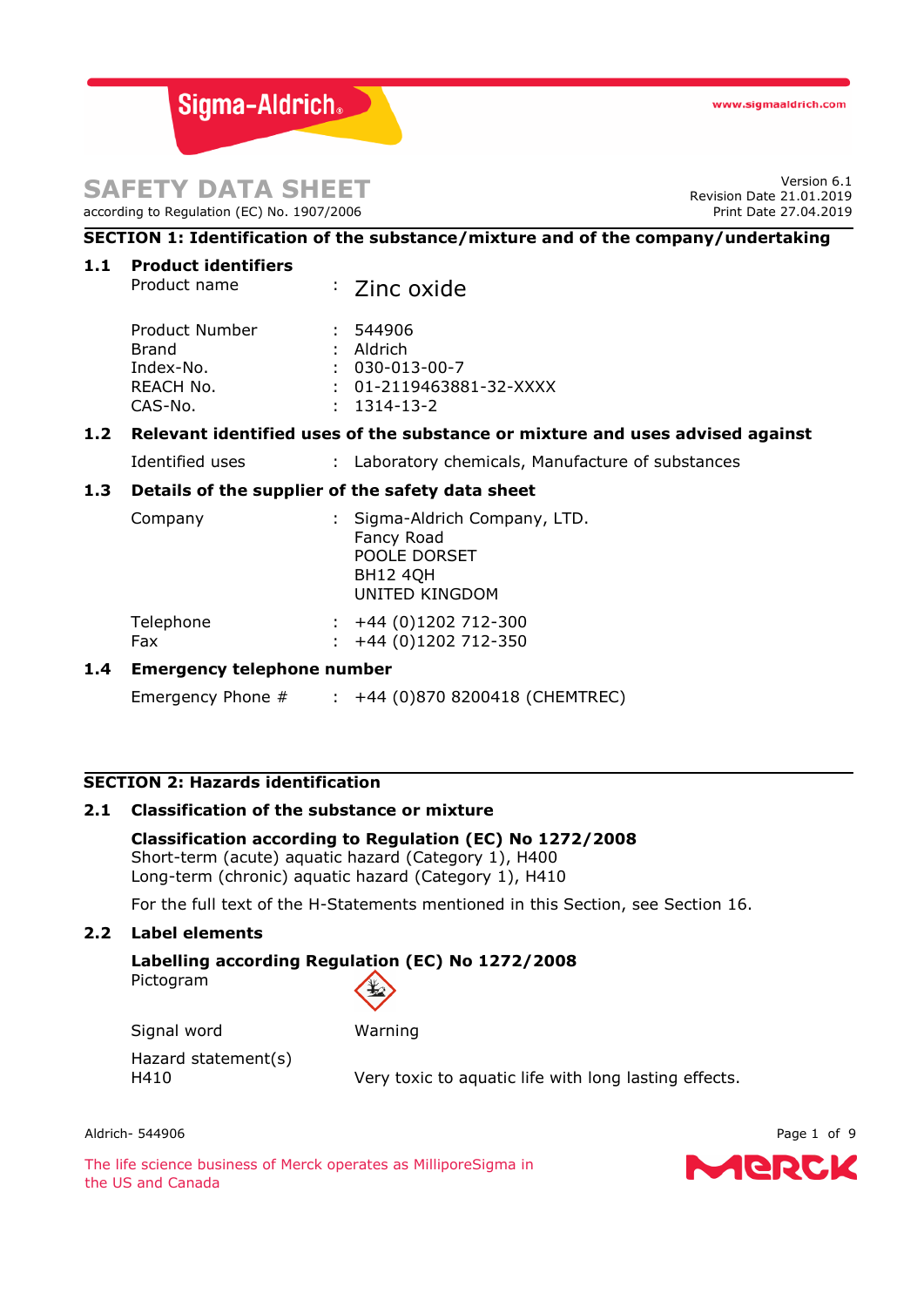| Precautionary statement(s) |                                                                        |
|----------------------------|------------------------------------------------------------------------|
| P <sub>273</sub>           | Avoid release to the environment.                                      |
| P391                       | Collect spillage.                                                      |
| P501                       | Dispose of contents/ container to an approved waste disposal<br>plant. |
| Supplemental Hazard        | none                                                                   |

**Statements** 

## **2.3 Other hazards**

This substance/mixture contains no components considered to be either persistent, bioaccumulative and toxic (PBT), or very persistent and very bioaccumulative (vPvB) at levels of 0.1% or higher.

## **SECTION 3: Composition/information on ingredients**

#### **3.1 Substances**

| Formula          | : OZn                  |
|------------------|------------------------|
| Molecular weight | $: 81.39$ g/mol        |
| CAS-No.          | $: 1314 - 13 - 2$      |
| EC-No.           | $: 215 - 222 - 5$      |
| Index-No.        | $: 030 - 013 - 00 - 7$ |

| Component  | Classification                                                                 | Concentration  |
|------------|--------------------------------------------------------------------------------|----------------|
| Zinc oxide |                                                                                |                |
|            | Aquatic Acute 1; Aquatic<br>Chronic 1; H400, H410<br>M-Factor - Aquatic Acute: | $\leq$ = 100 % |

For the full text of the H-Statements mentioned in this Section, see Section 16.

#### **SECTION 4: First aid measures**

#### **4.1 Description of first aid measures**

#### **General advice**

Consult a physician. Show this safety data sheet to the doctor in attendance.

#### **If inhaled**

If breathed in, move person into fresh air. If not breathing, give artificial respiration. Consult a physician.

#### **In case of skin contact**

Wash off with soap and plenty of water. Consult a physician.

#### **In case of eye contact**

Flush eyes with water as a precaution.

#### **If swallowed**

Never give anything by mouth to an unconscious person. Rinse mouth with water. Consult a physician.

#### **4.2 Most important symptoms and effects, both acute and delayed**

The most important known symptoms and effects are described in the labelling (see section 2.2) and/or in section 11

Aldrich- 544906 Page 2 of 9

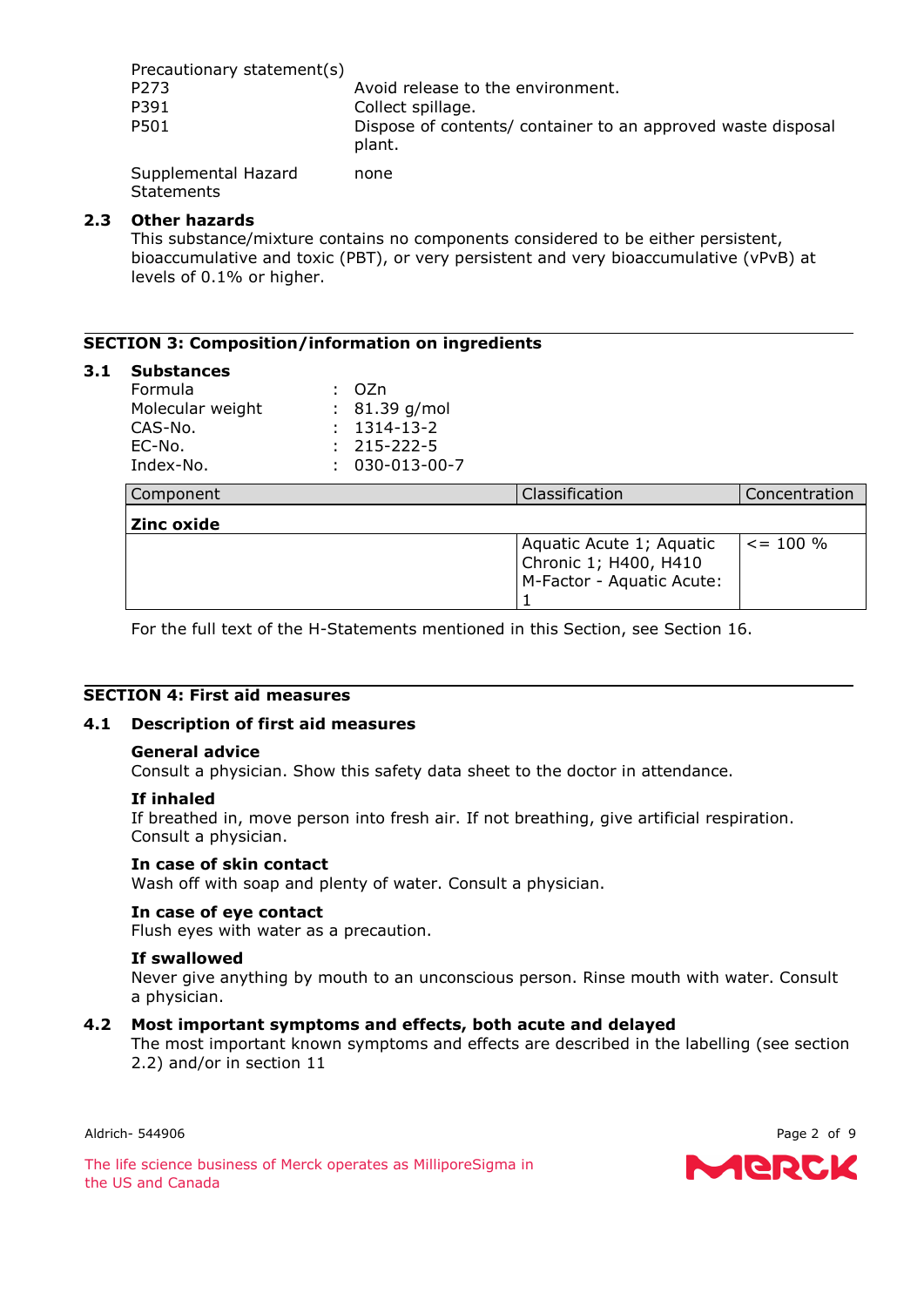**4.3 Indication of any immediate medical attention and special treatment needed** No data available

#### **SECTION 5: Firefighting measures**

#### **5.1 Extinguishing media**

#### **Suitable extinguishing media**

Use water spray, alcohol-resistant foam, dry chemical or carbon dioxide.

- **5.2 Special hazards arising from the substance or mixture** Zinc/zinc oxides
- **5.3 Advice for firefighters** Wear self-contained breathing apparatus for firefighting if necessary.
- **5.4 Further information** No data available

## **SECTION 6: Accidental release measures**

**6.1 Personal precautions, protective equipment and emergency procedures** Use personal protective equipment. Avoid dust formation. Avoid breathing vapours, mist or gas. Ensure adequate ventilation. Avoid breathing dust. For personal protection see section 8.

#### **6.2 Environmental precautions**

Prevent further leakage or spillage if safe to do so. Do not let product enter drains. Discharge into the environment must be avoided.

- **6.3 Methods and materials for containment and cleaning up** Pick up and arrange disposal without creating dust. Sweep up and shovel. Keep in suitable, closed containers for disposal.
- **6.4 Reference to other sections** For disposal see section 13.

## **SECTION 7: Handling and storage**

- **7.1 Precautions for safe handling** Provide appropriate exhaust ventilation at places where dust is formed. For precautions see section 2.2.
- **7.2 Conditions for safe storage, including any incompatibilities** Store in cool place. Keep container tightly closed in a dry and well-ventilated place.

# **7.3 Specific end use(s)**

Apart from the uses mentioned in section 1.2 no other specific uses are stipulated

#### **SECTION 8: Exposure controls/personal protection**

#### **8.1 Control parameters**

## **Components with workplace control parameters**

Contains no substances with occupational exposure limit values.

Aldrich- 544906 Page 3 of 9

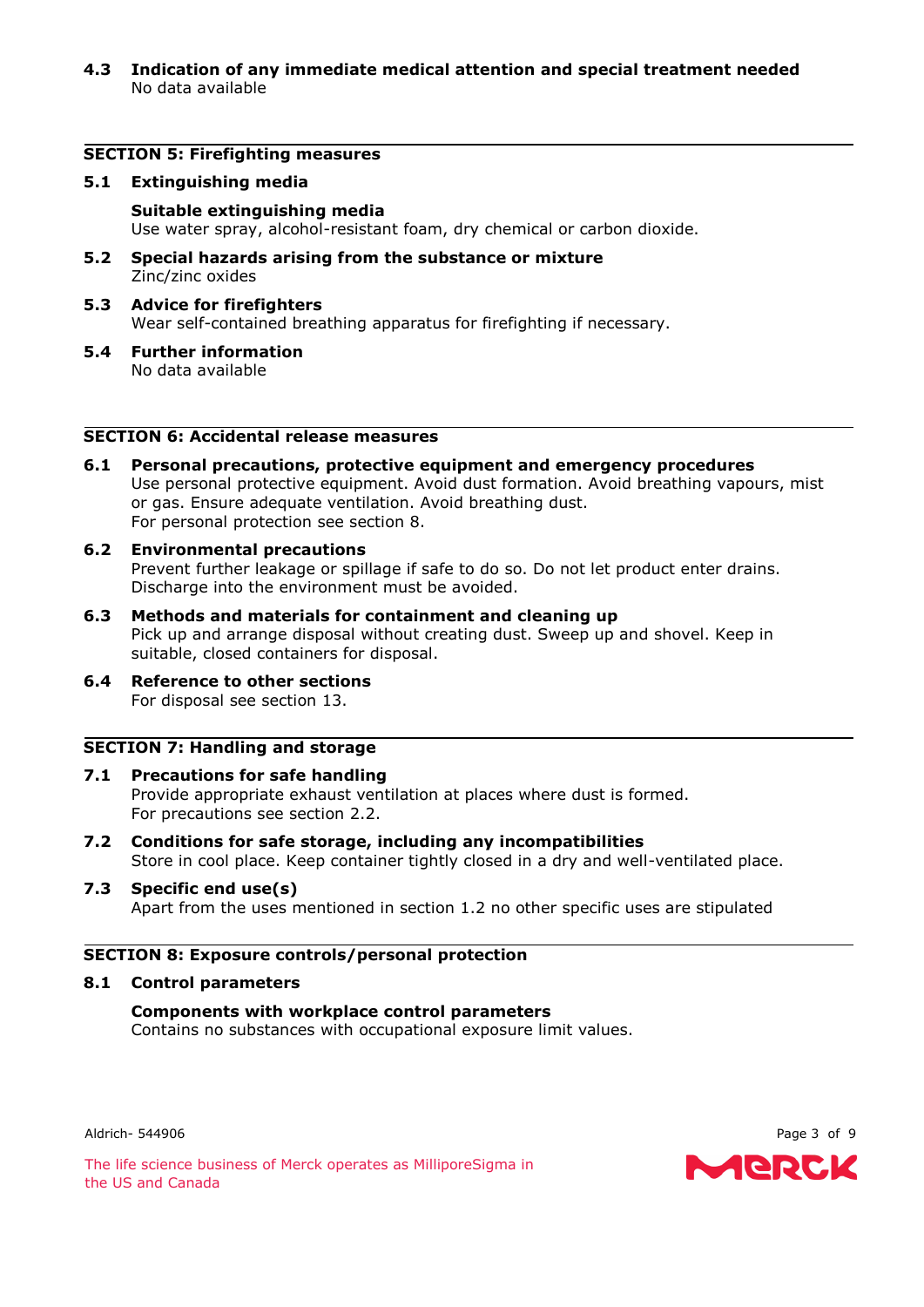## **8.2 Exposure controls**

# **Appropriate engineering controls**

Handle in accordance with good industrial hygiene and safety practice. Wash hands before breaks and at the end of workday.

# **Personal protective equipment**

# **Eye/face protection**

Safety glasses with side-shields conforming to EN166 Use equipment for eye protection tested and approved under appropriate government standards such as NIOSH (US) or EN 166(EU).

# **Skin protection**

Handle with gloves. Gloves must be inspected prior to use. Use proper glove removal technique (without touching glove's outer surface) to avoid skin contact with this product. Dispose of contaminated gloves after use in accordance with applicable laws and good laboratory practices. Wash and dry hands.

The selected protective gloves have to satisfy the specifications of Regulation (EU) 2016/425 and the standard EN 374 derived from it.

Full contact Material: Nitrile rubber Minimum layer thickness: 0.11 mm Break through time: 480 min Material tested:Dermatril® (KCL 740 / Aldrich Z677272, Size M)

Splash contact Material: Nitrile rubber Minimum layer thickness: 0.11 mm Break through time: 480 min Material tested:Dermatril® (KCL 740 / Aldrich Z677272, Size M)

data source: KCL GmbH, D-36124 Eichenzell, phone +49 (0)6659 87300, e-mail sales@kcl.de, test method: EN374

If used in solution, or mixed with other substances, and under conditions which differ from EN 374, contact the supplier of the CE approved gloves. This recommendation is advisory only and must be evaluated by an industrial hygienist and safety officer familiar with the specific situation of anticipated use by our customers. It should not be construed as offering an approval for any specific use scenario.

# **Body Protection**

Choose body protection in relation to its type, to the concentration and amount of dangerous substances, and to the specific work-place., The type of protective equipment must be selected according to the concentration and amount of the dangerous substance at the specific workplace.

# **Respiratory protection**

Respiratory protection is not required. Where protection from nuisance levels of dusts are desired, use type N95 (US) or type P1 (EN 143) dust masks. Use respirators and components tested and approved under appropriate government standards such as NIOSH (US) or CEN (EU).

# **Control of environmental exposure**

Prevent further leakage or spillage if safe to do so. Do not let product enter drains. Discharge into the environment must be avoided.

Aldrich- 544906 Page 4 of 9

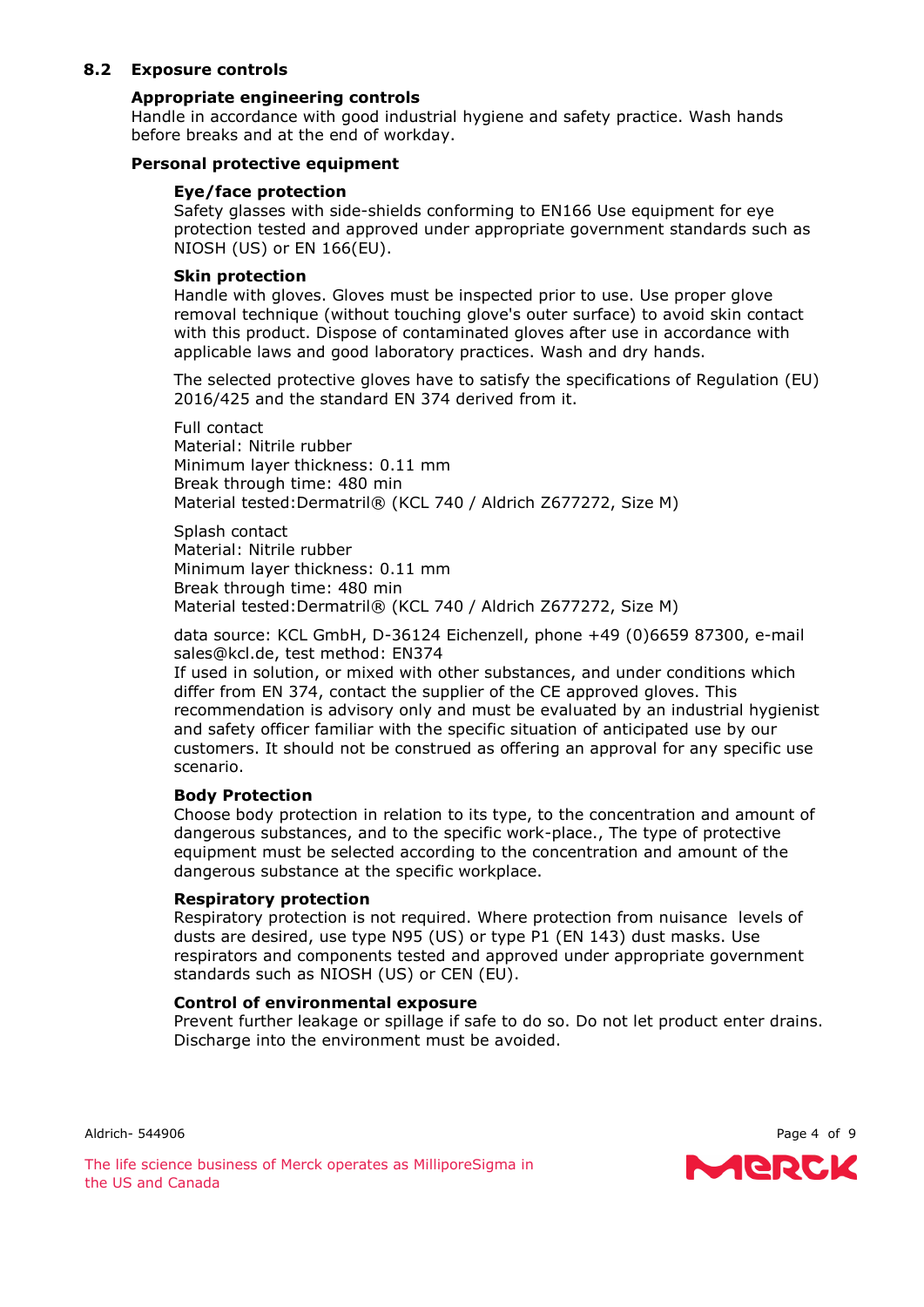# **SECTION 9: Physical and chemical properties**

#### **9.1 Information on basic physical and chemical properties**

|     | a)        | Appearance                                         | Form: powder<br>Colour: white |
|-----|-----------|----------------------------------------------------|-------------------------------|
|     | b)        | Odour                                              | No data available             |
|     | c)        | <b>Odour Threshold</b>                             | No data available             |
|     | d)        | pH                                                 | No data available             |
|     | e)        | Melting<br>point/freezing point                    | No data available             |
|     | f)        | Initial boiling point<br>and boiling range         | No data available             |
|     | g)        | Flash point                                        | Not applicable                |
|     | h)        | Evaporation rate                                   | No data available             |
|     | i)        | Flammability (solid,<br>gas)                       | No data available             |
|     | j)        | Upper/lower<br>flammability or<br>explosive limits | No data available             |
|     | k)        | Vapour pressure                                    | No data available             |
|     | $\vert$ ) | Vapour density                                     | No data available             |
|     | m)        | Relative density                                   | 5.610 g/cm3                   |
|     | n)        | Water solubility                                   | No data available             |
|     | $\circ)$  | Partition coefficient:<br>n-octanol/water          | No data available             |
|     | p)        | Auto-ignition<br>temperature                       | No data available             |
|     | q)        | Decomposition<br>temperature                       | No data available             |
|     | r)        | Viscosity                                          | No data available             |
|     | s)        | <b>Explosive properties</b>                        | No data available             |
|     | t)        | Oxidizing properties                               | No data available             |
| 9.2 |           | <b>Other safety information</b>                    |                               |

No data available

# **SECTION 10: Stability and reactivity**

# **10.1 Reactivity**

No data available

**10.2 Chemical stability** Stable under recommended storage conditions.

#### **10.3 Possibility of hazardous reactions** No data available

**10.4 Conditions to avoid** No data available

Aldrich- 544906 Page 5 of 9

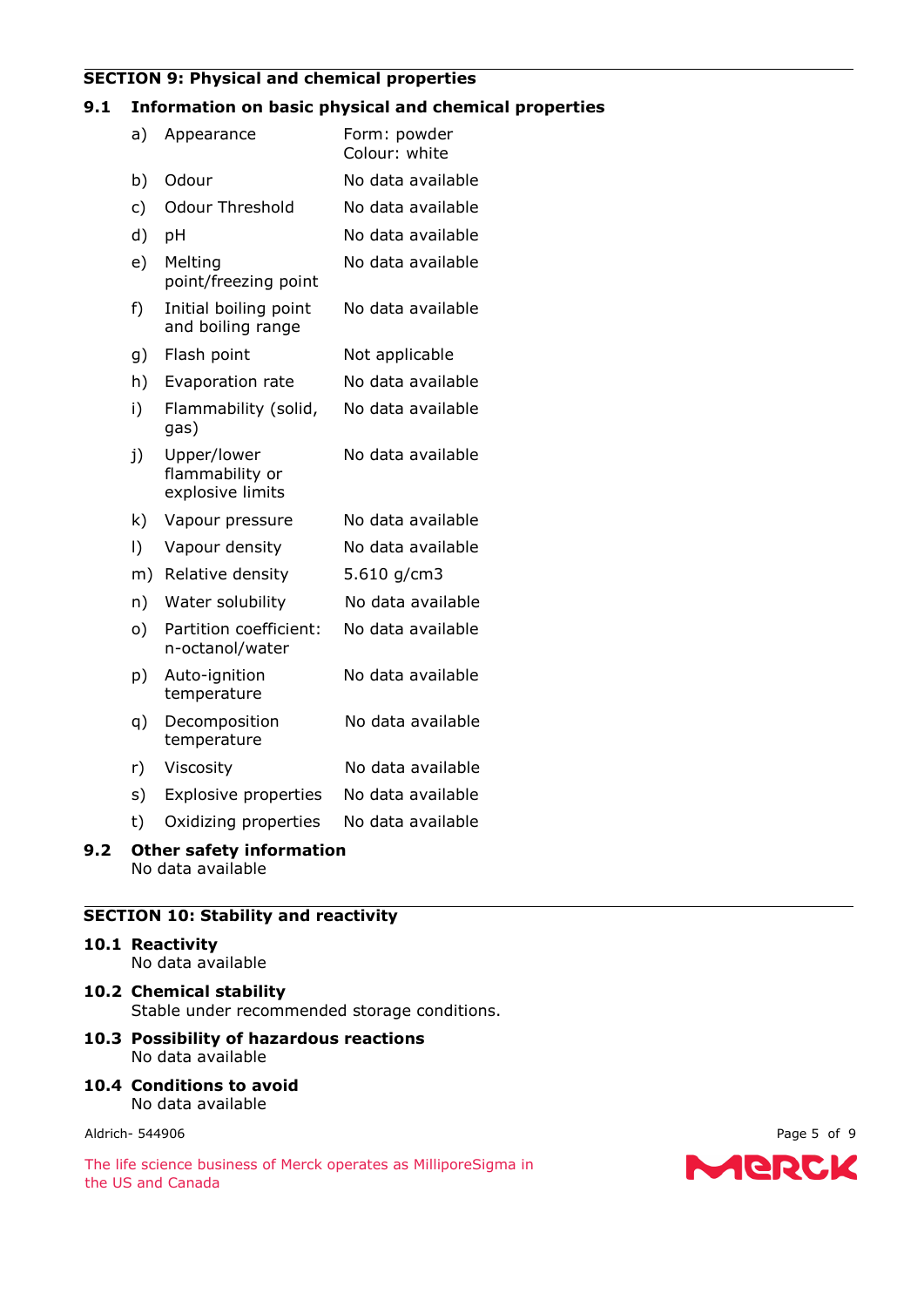## **10.5 Incompatible materials**

Strong oxidizing agents

## **10.6 Hazardous decomposition products**

Hazardous decomposition products formed under fire conditions. - Zinc/zinc oxides Other decomposition products - No data available In the event of fire: see section 5

# **SECTION 11: Toxicological information**

#### **11.1 Information on toxicological effects**

#### **Acute toxicity**

LD50 Oral - Mouse - 7,950 mg/kg LC50 Inhalation - Mouse - 2,500 mg/m3

#### **Skin corrosion/irritation**

Skin - Rabbit Result: Mild skin irritation - 24 h

## **Serious eye damage/eye irritation**

Eyes - Rabbit Result: Mild eye irritation - 24 h Eyes - Rabbit Result: Mild eye irritation - 24 h

#### **Respiratory or skin sensitisation** No data available

# **Germ cell mutagenicity**

Hamster Embryo Unscheduled DNA synthesis Hamster Embryo Morphological transformation. Hamster Embryo Sister chromatid exchange

#### Guinea pig Unscheduled DNA synthesis

#### **Carcinogenicity**

IARC: No component of this product present at levels greater than or equal to 0.1% is identified as probable, possible or confirmed human carcinogen by IARC.

### **Reproductive toxicity**

**Specific target organ toxicity - single exposure** No data available

**Specific target organ toxicity - repeated exposure** No data available

**Aspiration hazard** No data available

**Additional Information** RTECS: ZH4810000

Aldrich- 544906 Page 6 of 9

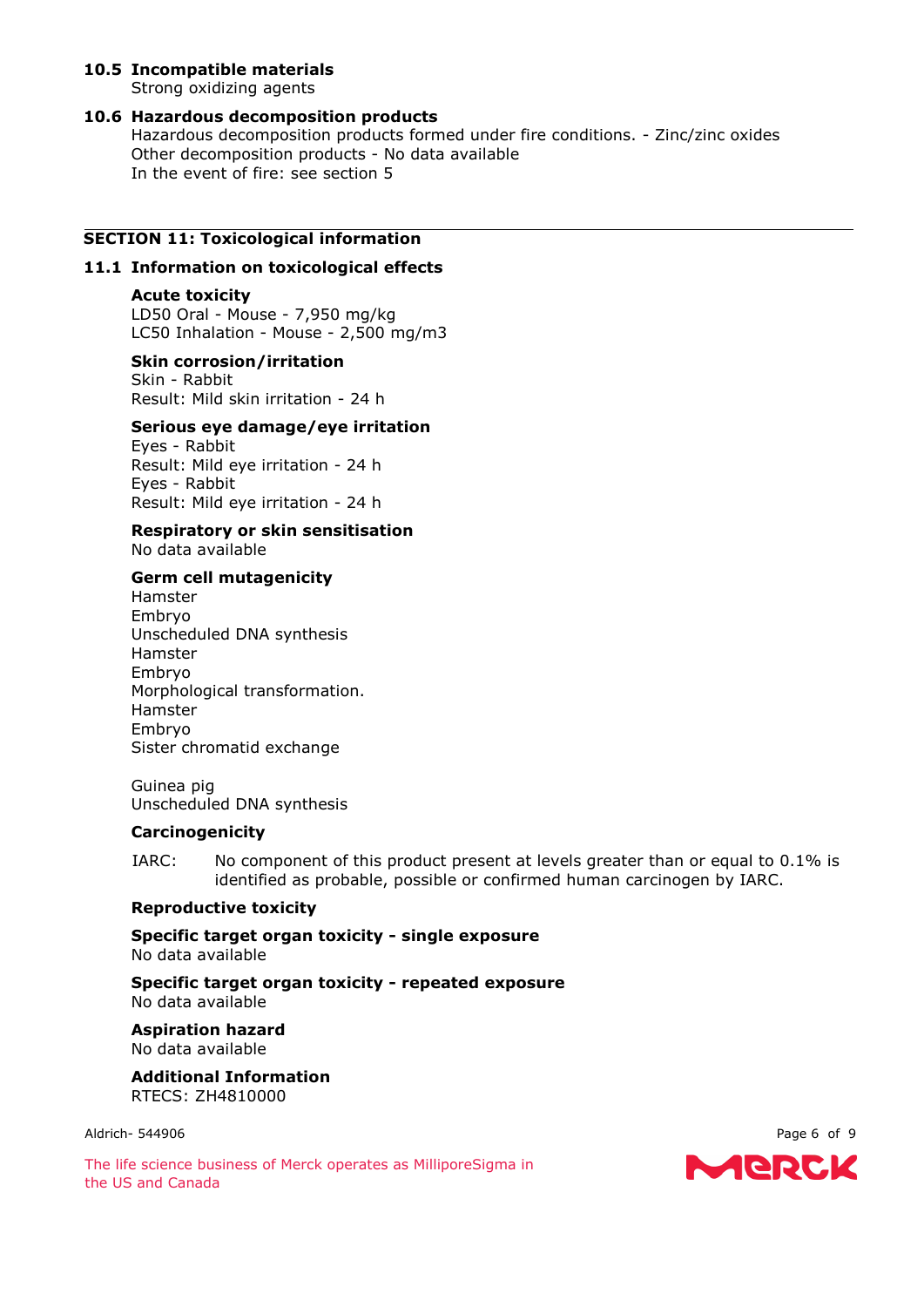Zinc oxide dust or fume can irritate the respiratory tract. Prolonged skin contact can produce a severe dermatitis called oxide pox. Exposure to high levels of dust or fume can cause metallic taste, marked thirst, coughing, fatigue, weakness, muscular pain, and nausea followed by fever and chills. Severe overexposure may result in bronchitis or pneumonia with a bluish tint to the skin., prolonged or repeated exposure can cause:, Reversible liver enzyme abnormalities., Diarrhoea

To the best of our knowledge, the chemical, physical, and toxicological properties have not been thoroughly investigated.

#### **SECTION 12: Ecological information**

#### **12.1 Toxicity**

| Toxicity to fish | LC50 - Oncorhynchus mykiss (rainbow trout) - $1.1$ mg/l - 96.0 h |  |  |
|------------------|------------------------------------------------------------------|--|--|
|                  |                                                                  |  |  |

Toxicity to daphnia and other aquatic invertebrates EC50 - Daphnia magna (Water flea) - 0.098 mg/l - 48 h

EC50 - Daphnia magna (Water flea) -  $> 1,000$  mg/l - 48 h

- **12.2 Persistence and degradability** No data available
- **12.3 Bioaccumulative potential** No data available

**12.4 Mobility in soil** No data available

#### **12.5 Results of PBT and vPvB assessment**

This substance/mixture contains no components considered to be either persistent, bioaccumulative and toxic (PBT), or very persistent and very bioaccumulative (vPvB) at levels of 0.1% or higher.

#### **12.6 Other adverse effects**

Very toxic to aquatic life with long lasting effects.

## **SECTION 13: Disposal considerations**

#### **13.1 Waste treatment methods**

#### **Product**

Offer surplus and non-recyclable solutions to a licensed disposal company. Dissolve or mix the material with a combustible solvent and burn in a chemical incinerator equipped with an afterburner and scrubber. Waste material must be disposed of in accordance with the Directive on waste 2008/98/EC as well as other national and local regulations. Leave chemicals in original containers. No mixing with other waste. Handle uncleaned containers like the product itself.

#### **Contaminated packaging**

Dispose of as unused product.

Aldrich- 544906 Page 7 of 9

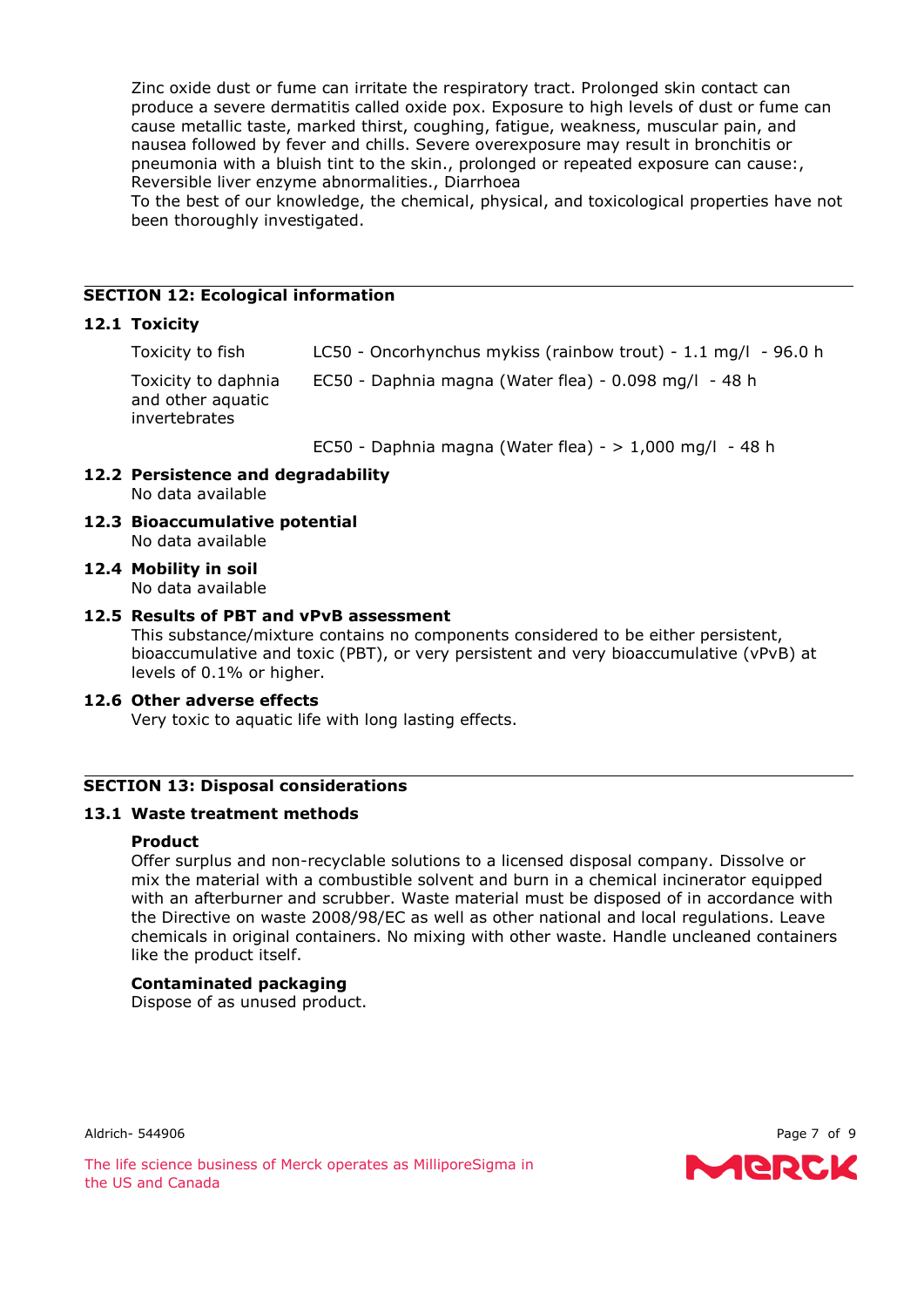## **SECTION 14: Transport information**

| 14.1 UN number<br>ADR/RID: 3077      |                                      | IMDG: 3077                                                                                                                                                                                                     | <b>IATA: 3077</b> |
|--------------------------------------|--------------------------------------|----------------------------------------------------------------------------------------------------------------------------------------------------------------------------------------------------------------|-------------------|
| IMDG:<br>IATA:                       | 14.2 UN proper shipping name         | ADR/RID: ENVIRONMENTALLY HAZARDOUS SUBSTANCE, SOLID, N.O.S. (Zinc oxide)<br>ENVIRONMENTALLY HAZARDOUS SUBSTANCE, SOLID, N.O.S. (Zinc oxide)<br>Environmentally hazardous substance, solid, n.o.s. (Zinc oxide) |                   |
| ADR/RID: 9                           | 14.3 Transport hazard class(es)      | IMDG: 9                                                                                                                                                                                                        | IATA: 9           |
| 14.4 Packaging group<br>ADR/RID: III |                                      | IMDG: III                                                                                                                                                                                                      | IATA: III         |
| ADR/RID: yes                         | 14.5 Environmental hazards           | IMDG Marine pollutant: yes                                                                                                                                                                                     | IATA: yes         |
|                                      | $14.6$ Createl researchiang fermines |                                                                                                                                                                                                                |                   |

#### **14.6 Special precautions for user**

#### **Further information**

EHS-Mark required (ADR 2.2.9.1.10, IMDG code 2.10.3) for single packagings and combination packagings containing inner packagings with Dangerous Goods > 5L for liquids or > 5kg for solids.

#### **SECTION 15: Regulatory information**

## **15.1 Safety, health and environmental regulations/legislation specific for the substance or mixture**

This safety datasheet complies with the requirements of Regulation (EC) No. 1907/2006.

#### **15.2 Chemical safety assessment**

For this product a chemical safety assessment was not carried out

#### **SECTION 16: Other information**

### **Full text of H-Statements referred to under sections 2 and 3.**

| H400 | Very toxic to aquatic life.                           |
|------|-------------------------------------------------------|
| H410 | Very toxic to aquatic life with long lasting effects. |

#### **Further information**

Copyright 2018 Sigma-Aldrich Co. LLC. License granted to make unlimited paper copies for internal use only.

The above information is believed to be correct but does not purport to be all inclusive and shall be used only as a guide. The information in this document is based on the present state of our knowledge and is applicable to the product with regard to appropriate safety precautions. It does not represent any guarantee of the properties of the product. Sigma-Aldrich Corporation and its Affiliates shall not be held liable for any damage resulting from handling or from contact with the above product. See www.sigma-aldrich.com and/or the reverse side of invoice or packing slip for additional terms and conditions of sale.

The branding on the header and/or footer of this document may temporarily not visually match the product purchased as we transition our branding. However, all of the